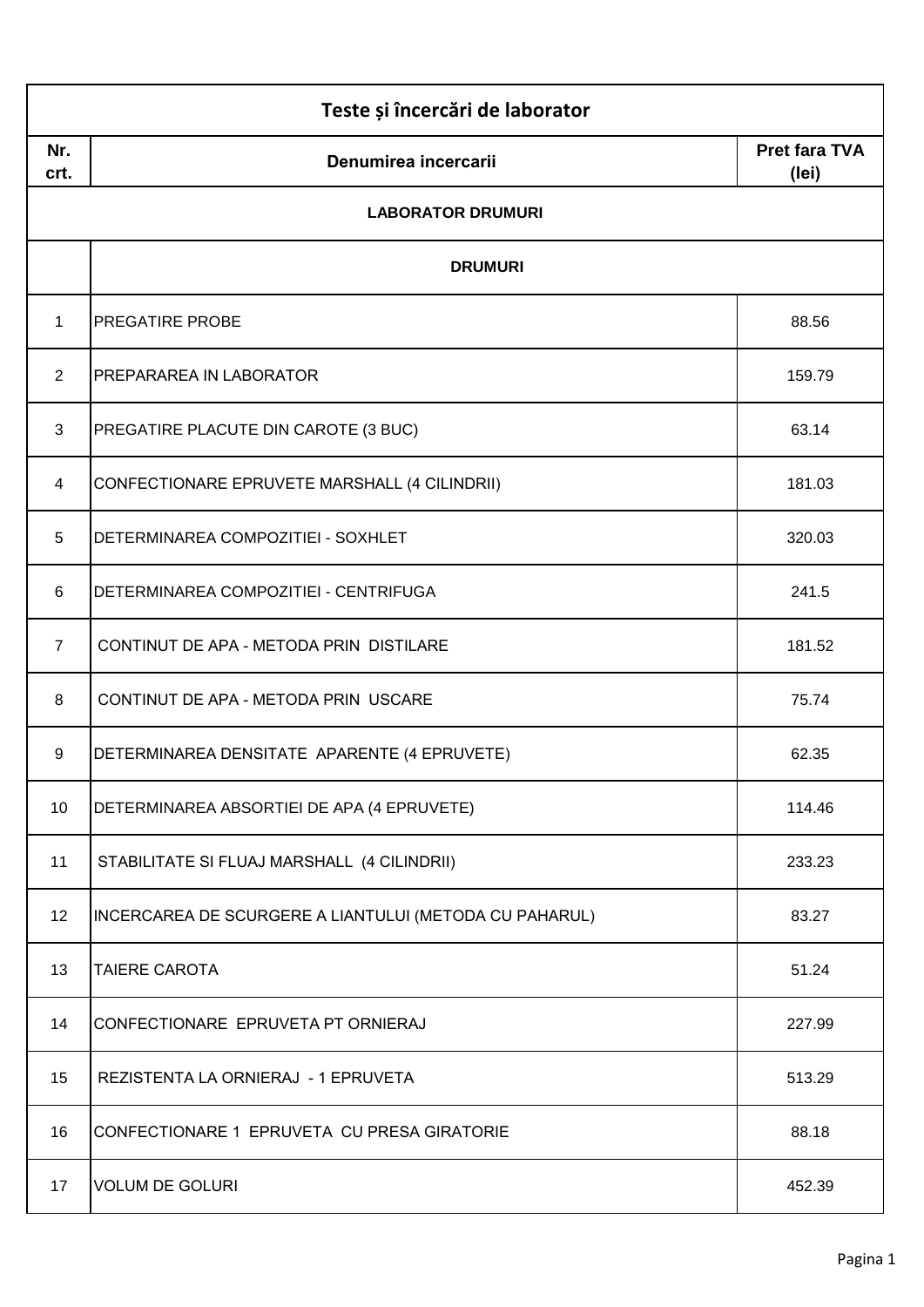| Teste și încercări de laborator |                                                                                                                                 |         |
|---------------------------------|---------------------------------------------------------------------------------------------------------------------------------|---------|
| 18                              | <b>VOLUM DE GOLURI UTILIZAND PRESA GIRATORIE</b>                                                                                | 452.39  |
| 19                              | DETERMINAREA DENSITATII MAXIME                                                                                                  | 452.39  |
| 20                              | MODUL DE RIGIDITATE PE PROBE CILINDRICE SAU PRISMATICE - 1 EPRUVETA                                                             | 190.42  |
| 21                              | FLUAJ DINAMIC - 1 EPRUVETA/1800 PULSURI                                                                                         | 238.03  |
| 22                              | FLUAJ DINAMIC - 1 EPRUVETA/10000 PULSURI                                                                                        | 505.45  |
| 23                              | REZISTENTA LA OBOSEALA PE PROBE CILINDRICE SAU PRISMATICE - 1 EPRUVETA<br>,8 ORE                                                | 1124.34 |
| 24                              | EXTRAGERE 1 CAROTA DE 100 mm (FARA CHELTUIELI DE DEPLASARE)                                                                     | 67.37   |
| 25                              | EXTRAGERE 1 CAROTA DE 200 mm (FARA CHELTUIELI DE DEPLASARE)                                                                     | 90.53   |
| 26                              | DETERMINAREA SENSIBILITATII LA APA                                                                                              | 1517.59 |
| 27                              | DETERMINAREA REZISTENTEI LA TRACTIUNE INDIRECTA                                                                                 | 537.12  |
| 28                              | DETERMINAREA GROSIMII IMBRACAMINTII ASFALTICE (1 carota)                                                                        | 17.94   |
|                                 | DETERMINAREA FISURARII SI PROPRIETATILOR LA TEMPERATURA SCAZUTA PRIN<br>INCERCARI DE TRACTIUNE UNIAXIALA A MIXTURII ASFALTICE:  |         |
|                                 | INCERCAREA LA TRACTIUNE UNIAXIALA UTST (1 EPRUVETA/8ORE)                                                                        | 729.3   |
| 29                              | INCERCAREA DE CONTRACTIE IMPIEDICATA PE EPRUVETE SOLICITATE TERMIC<br>TSRST (1 EPRUVETA/8ORE)                                   | 729.3   |
|                                 | INCERCAREA DE RELAXARE RT (1EPRUVETA)                                                                                           | 2238.96 |
|                                 | INCERCAREA DE FLUAJ LA TRACTIUNE TCT (1EPRUVETA)                                                                                | 943.22  |
|                                 | INCERCAREA LA TRACTIUNE CICLICA UNIAXIALA UCTST (1 EPRUVETA, 8 ORE)                                                             | 729.3   |
| 30                              | MASURAREA DENIVELARILOR STRATURILOR DE RULARE ALE DRUMURILOR:<br>INCERCAREA CU DREPTARUL (1 PUNCT FARA CHELTUIELI DE DEPLASARE) | 25.17   |
| 31                              | DETERMINAREA CONTINUTULUI DE LIANT PRIN CALCINARE DIN MIXTURI ASFALTICE                                                         | 198.16  |
|                                 | DETERMINAREA CONTINUA A INDICELUI INTERNATIONAL DE PLANEITATE IN PROFIL<br>LONGITUDINAL IRI                                     |         |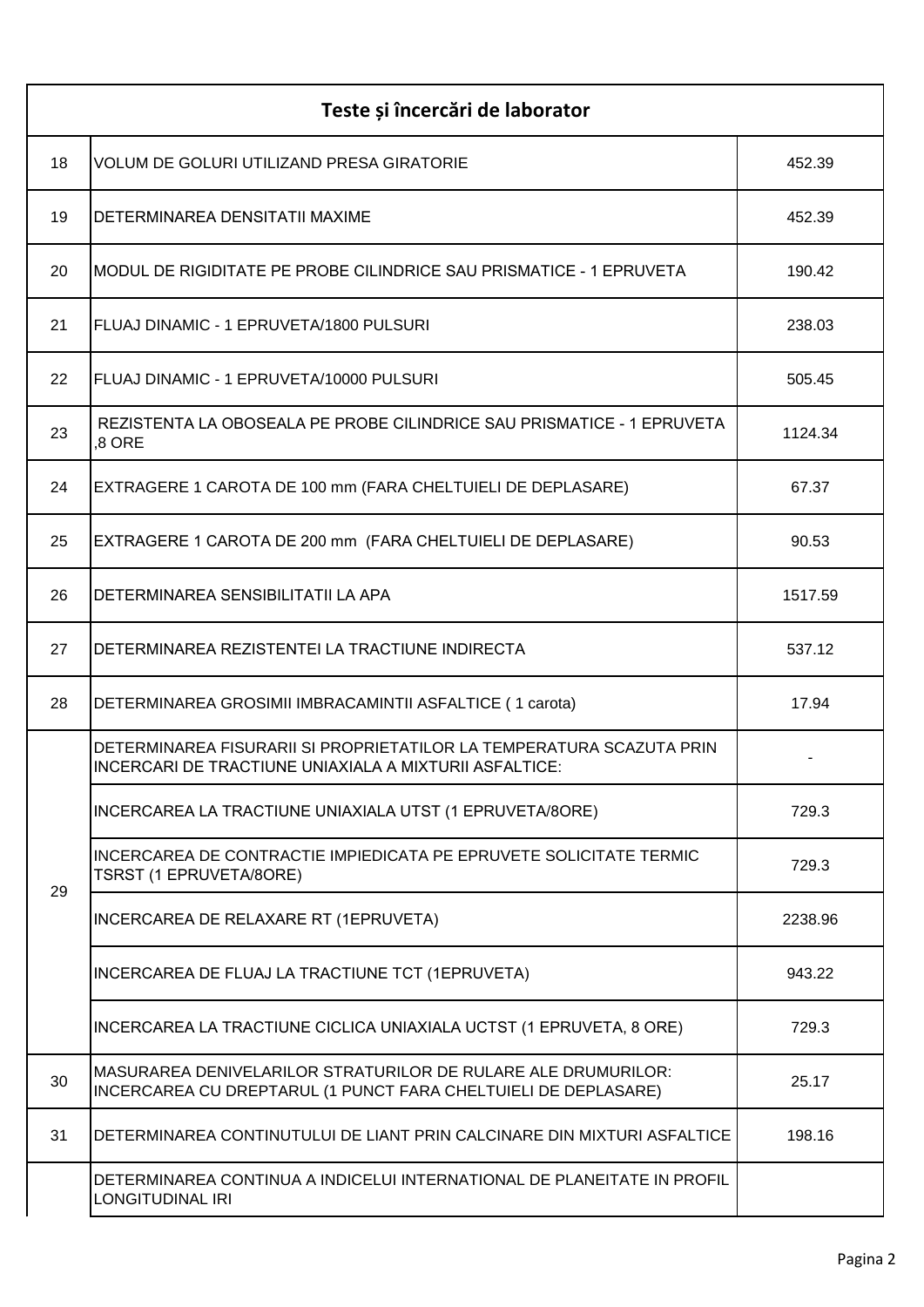| Teste și încercări de laborator |                                                                                                |        |
|---------------------------------|------------------------------------------------------------------------------------------------|--------|
| 32                              | 1KM/BANDA DISTANTA FATA DE CESTRIN;300KM                                                       | 154.88 |
|                                 | 1KM/BANDA DISTANTA FATA DE CESTRIN;300KM                                                       | 197.6  |
|                                 | DETERMINAREA CONTINUA A ADANCIMII MEDII A MACROTEXTURII                                        |        |
| 33                              | 1KM/BANDA DISTANTA FATA DE CESTRIN;300KM                                                       | 154.88 |
|                                 | 1KM/BANDA DISTANTA FATA DE CESTRIN;300KM                                                       | 197.6  |
|                                 | DETERMINAREA CONTINUA A COEFICIENTULUI DE FRECARE LONGITUDINAL                                 |        |
| 34                              | 1KM/BANDA DISTANTA FATA DE CESTRIN; 300KM                                                      | 154.88 |
|                                 | 1KM/BANDA DISTANTA FATA DE CESTRIN; 300KM                                                      | 197.6  |
|                                 | DETERMINAREA DEFLEXIUNILOR DINAMICE CU AJUTORUL DEFLECTOMETRULUI CU<br><b>SARCINA DINAMICA</b> |        |
| 35                              | 1PUNCT/BANDA DISTANTA FATA DE CESTRIN; 300KM                                                   | 117.25 |
|                                 | 1PUNCT/BANDA DISTANTA FATA DE CESTRIN; 300KM                                                   | 151.76 |
| 36                              | MASURAREA ADERENTEI UNEI SUPRAFETE- INCERCAREA CU PENDUL                                       | 140.78 |
|                                 | <b>BITUMURI</b>                                                                                |        |
| 1                               | PREGATIREA PROBEI PENTRU ANALIZA                                                               | 112.13 |
| $\overline{2}$                  | DETERMINAREA PUNCTULUI DE INMUIERE; INEL SI BILA;                                              | 73.24  |
| 3                               | <b>INCERCAREA BILA INEL PE AMESTEC BITUM FILER</b>                                             | 146.48 |
| 4                               | DETERMINAREA PENETRATIEI LA 25OC                                                               | 69.65  |
| 5                               | DETERMINAREA DUCTILITATII LA 25OC                                                              | 128.03 |
| 6                               | DETERMINAREA DUCTILITATII LA 130C                                                              | 133.32 |
| 7                               | DETERMINAREA REVENIRII ELASTICE A BITUMULUI MODIFICAT                                          | 128.03 |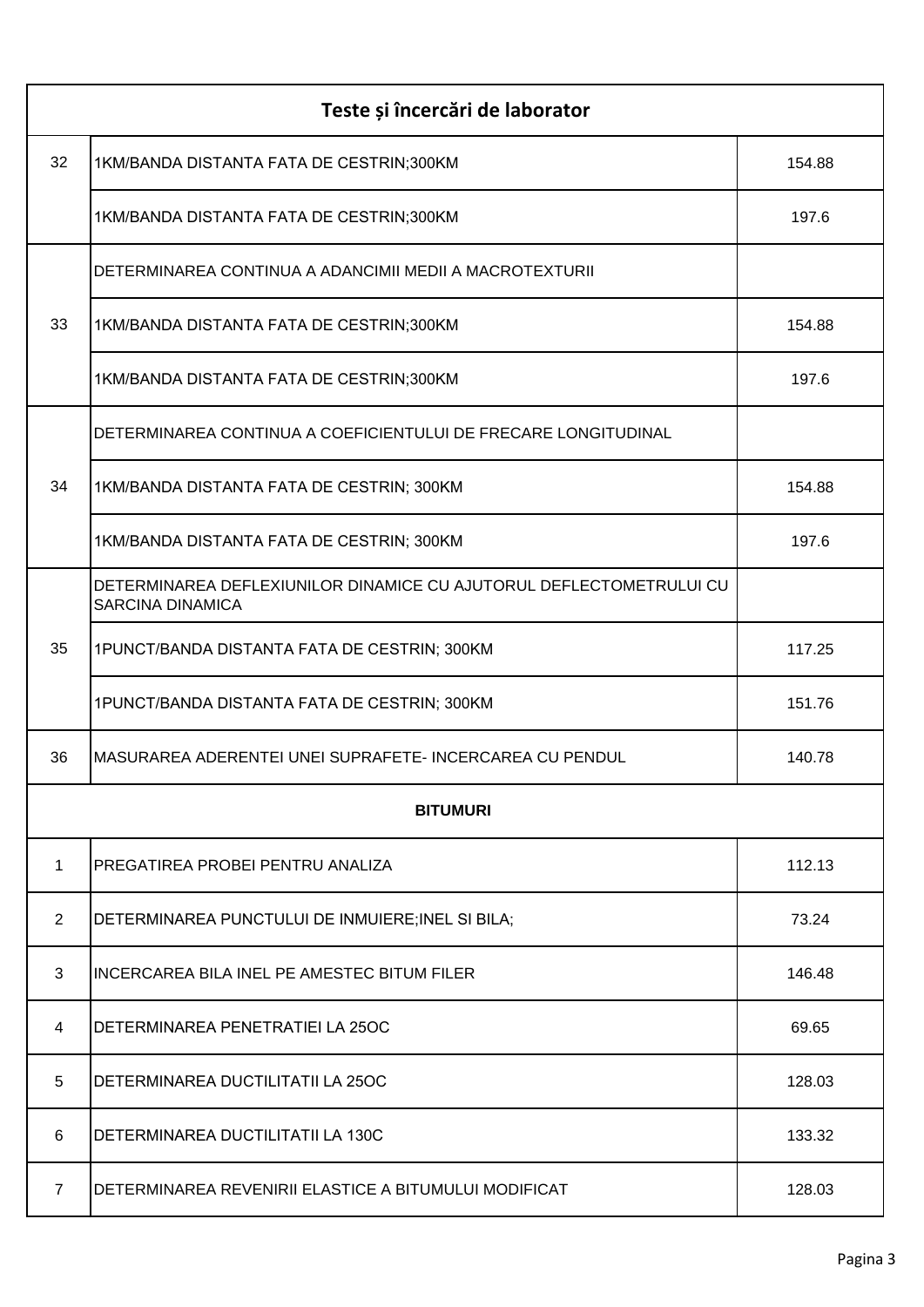| Teste și încercări de laborator |                                                                                                             |        |
|---------------------------------|-------------------------------------------------------------------------------------------------------------|--------|
| 8                               | DETERMINAREA DUCTILITATII LA 50C                                                                            | 133.32 |
| 9                               | DETERMINAREA CARACTERISTICILOR DE TRACTIUNE A BITUMURILOR MODIFICATE<br>PRIN METODA FORTEI DE DUCTILITATE   | 171.83 |
| 10                              | DETERMINAREA PUNCTULUI DE RUPERE FRAASS AUTOMAT                                                             | 244.69 |
| 11                              | DETERMINAREA SOLUBILITATII                                                                                  | 200.83 |
| 12                              | DETERMINAREA CONTINUTULUI DE PARAFINE                                                                       | 339.92 |
| 13                              | DETERMINAREA PUNCTULUI DE INFLAMABILITATE CLEVELAND                                                         | 104.76 |
| 14                              | <b>DETERMINAREA DENSITATII</b>                                                                              | 94.07  |
| 15                              | DETERMINAREA ADEZIVITATII BITUMULUI FATA DE AGREGATELE NATURALE PRIN<br>METODA SPECTOFOTOMETRICA (UV -VIS)  | 517.72 |
| 16                              | DETERMINAREA AFINITATII DINTRE AGREGATE SI BITUM (METODA STATICA)                                           | 156.44 |
| 17                              | DETERMINAREA AFINITATII DINTRE AGREGATE SI BITUM (METODA BALOANELOR<br>ROTATIVE)                            | 191.57 |
| 18                              | DETERMINAREA REZISTENTEI LA INTARIRE SUB INFLUENTA CALDURII SI AERULUI -<br>METODA RTFOT (VARIATIE DE MASA) | 276    |
| 19                              | DETERMINAREA OMOGENITATII BITUMURILOR MODIFICATE CU MICROSCOPUL UV                                          | 268.55 |
| 20                              | DETERMINAREA STABILITATII LA DEPOZITARE A BITUMULUI MODIFICAT                                               | 194.53 |
| 21                              | RETENTIE DE BITUM A GEOCOMPOZITELOR UTILIZATE LA LUCRARILE DE DRUMURI                                       | 336    |
| 22                              | DETERMINAREA COMPOZITIEI CHIMICE A BITUMULUI. METODA IATROSCAN                                              | 482.52 |
|                                 | BITUMURI CONFORM METODOLOGIEI SHRP                                                                          |        |
| 23                              | <b>PREGATIREA PROBEI PENTRU ANALIZE</b>                                                                     | 200.6  |
| 24                              | DETERMINARI CU REOMETRUL CU FORFECARE DINAMICA - ;DSR;                                                      | 290.72 |
| 25                              | DETERMINAREA CU REOMETRUL CU GRINDA DE INCOVOIERE - ;BBR;                                                   | 311.24 |
| 26                              | DETERMINAREA REZISTENTEI LA INTINDERE DIRECTA -t;DT;                                                        | 188.9  |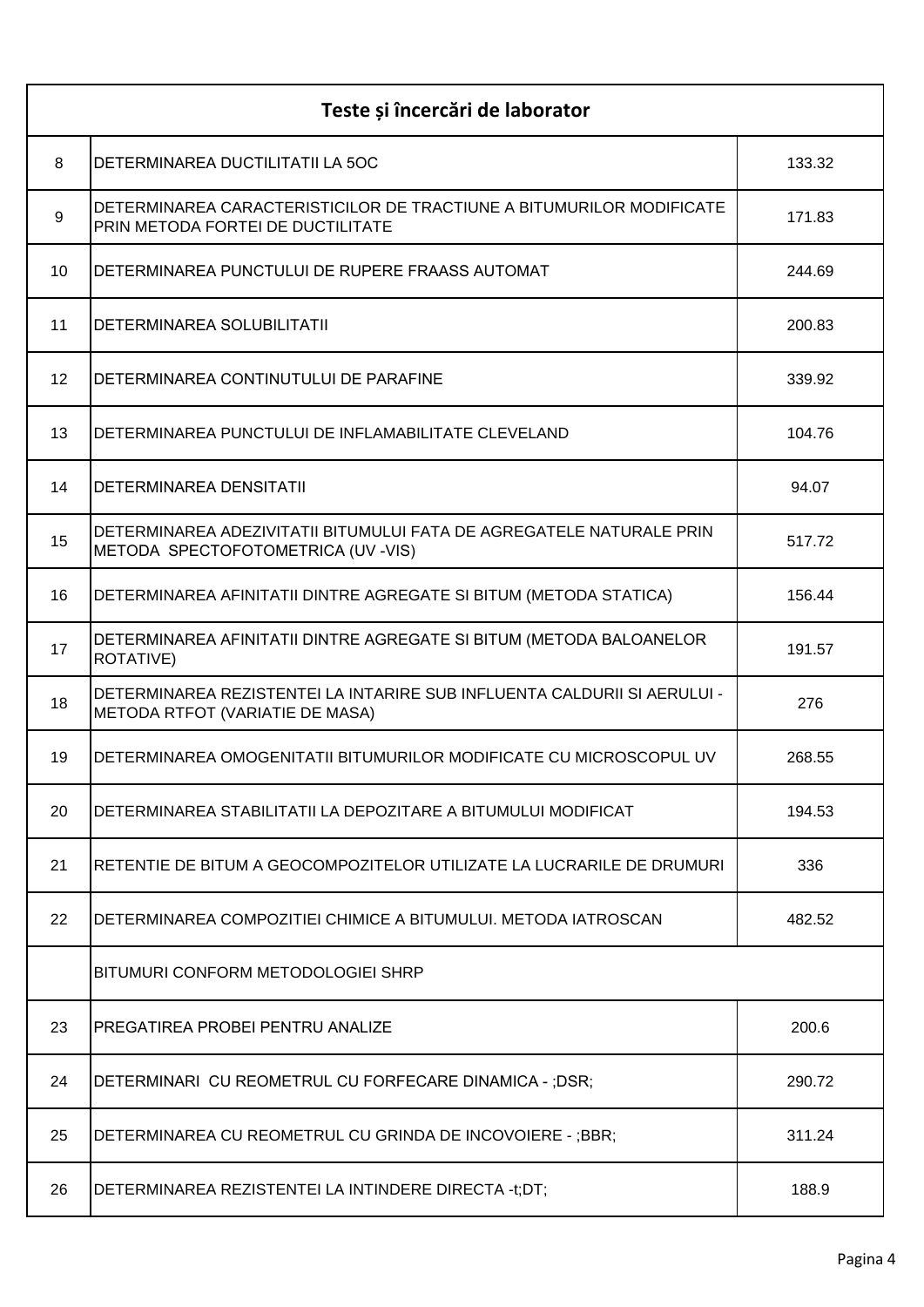| Teste și încercări de laborator |                                                                       |        |
|---------------------------------|-----------------------------------------------------------------------|--------|
| 27                              | DETERMINAREA VISCOZITATII (CU VASCOZIMETRUL BROKFIELD)                | 157.36 |
| 28                              | IMBATRINIREA CU ECHIPAMENTUL; PAV;                                    | 684.54 |
|                                 | <b>EMULSII BITUMINOASE</b>                                            |        |
| 29                              | <b>PREGATIREA PROBEI</b>                                              | 12.91  |
| 30                              | DETERMINAREA CONTINUTULUI DE APA (REZIDUU BITUMINOS) - MET EXTRACTIEI | 157.8  |
| 31                              | DETERMINAREA PSEUDO-VASCOZITATE ENGLER                                | 207.67 |
| 32                              | DETERMINAREA REZIDUULUI PE SITA PRIN CERNERE (OMOGENITATII)           | 119.15 |
| 33                              | DETERMINAREA STABILITATII LA DEPOZITARE                               | 137.17 |
| 34                              | DETERMINAREA ADEZIVITATII EMULSIEI                                    | 517.72 |
|                                 | <b>PAMANTURI</b>                                                      |        |
| $\mathbf{1}$                    | <b>PRELEVARI PROBE DIN TEREN</b>                                      | 98.88  |
| $\overline{2}$                  | <b>PREGATIRE PROBE</b>                                                | 49.19  |
| 3                               | <b>DETERMINAREA UMIDITATII</b>                                        | 140.76 |
| 4                               | DETERMINAREA DENSITATII SCHELETULUI PAMANTULUI                        | 283.68 |
| 5                               | LIMITA DE PLASTICITATE - MET. CILINDRILOR DE PAMINT                   | 131.95 |
| 6                               | LIMITA DE PLASTICITATE (LIMITA DE CURGERE) - CASAGRANDE               | 200.03 |
| $\overline{7}$                  | DETERMINAREA GRANULOZITATII - METODA CERNERII                         | 166.8  |
| 8                               | DETERMINAREA GRANULOZITATII - METODA SEDIMENTARII                     | 297.05 |
| 9                               | CARACTERISTICI DE COMPACTARE PROCTOR                                  | 450.74 |
| 10                              | <b>UMFLARE LIBERA</b>                                                 | 79.88  |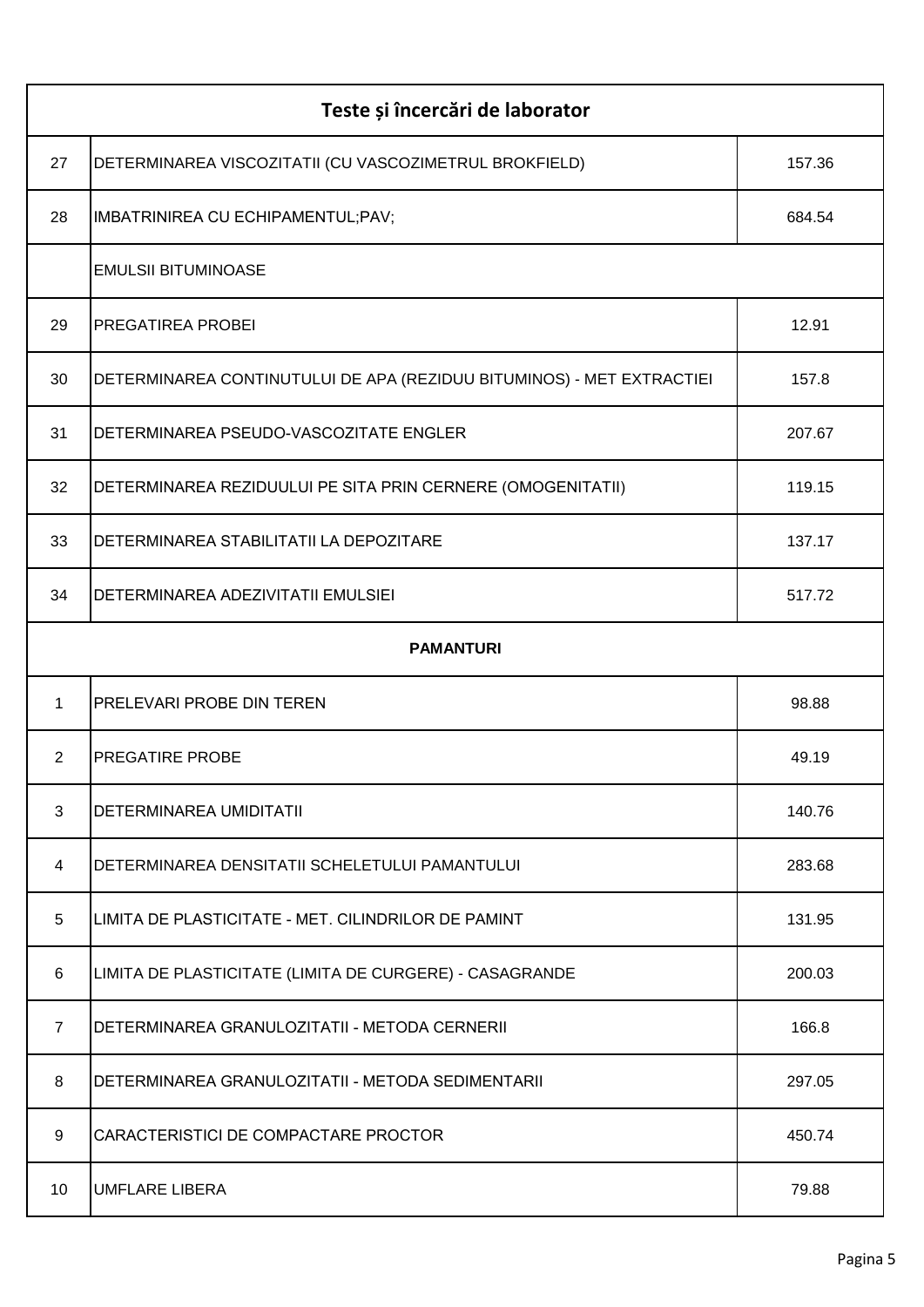| Teste și încercări de laborator |                                                                                                                                     |         |
|---------------------------------|-------------------------------------------------------------------------------------------------------------------------------------|---------|
| 11                              | DETERMINAREA DE MATERII ORGANICE -HUMUS                                                                                             | 65.05   |
| $12 \overline{ }$               | <b>GRAD DE COMPACTARE</b>                                                                                                           | 115.9   |
| 13                              | DETERMINAREA PERMEABILITATII                                                                                                        | 144.56  |
| 14                              | DETERMINAREA COMPRESIBILITATII PRIN INCERCAREA IN EDOMETRU                                                                          | 175.36  |
| 15                              | CONSOLIDAREA IN EDOMETRU PENTRU O TREAPTA                                                                                           | 120.75  |
| 16                              | DETERMINAREA PRESIUNII DE UMFLARE IN EDOMETRU                                                                                       | 81.37   |
| 17                              | DETERMINAREA SENSIBILITATII LA UMEZIRE IN EDOMETRU PRIN INUNDAREA<br>PROBEI LA 300KPa                                               | 81.37   |
| 18                              | DETERMINAREA REZISTENTEI PAMANTURILOR LA FORFECARE PRIN INCERCAREA<br>DE FORFECARE DIRECTA - INCERCAREA NECONSOLIDATA NEDRENANTA UU | 173.85  |
| 19                              | DETERMINAREA REZISTENTEI PAMANTURILOR LA FORFECARE PRIN INCERCAREA<br>DE FORFECARE DIRECTA - INCERCAREA CONSOLIDATA NEDRENANTA CU   | 218.8   |
| 20                              | DETERMINAREA REZISTENTEI PAMANTURILOR LA FORFECARE PRIN INCERCAREA<br>DE FORFECARE DIRECTA - INCERCAREA CONSOLIDATA DRENANTA CD     | 308.04  |
| 21                              | DETERMINAREA CARACTERISTICILOR REZISTENTEI LA FORFECARE PRIN<br>INCERCAREA DE COMPRESIUNE TRIAXIALA DE TIP CD                       | 1114.52 |
| 22                              | DETERMINAREA CARACTERISTICILOR REZISTENTEI LA FORFECARE PRIN<br>INCERCAREA DE COMPRESIUNE TRIAXIALA DE TIP CU                       | 744.31  |
| 23                              | DETERMINAREA CARACTERISTICILOR REZISTENTEI LA FORFECARE PRIN<br>INCERCAREA DE COMPRESIUNE TRIAXIALA DE TIP UU                       | 355.09  |
| 24                              | FORAJ GEOTEHNIC MANUAL (PRET PE ML) FARA CHELTUIELI DE DEPLASARE                                                                    | 156.94  |
| 25                              | PRELEVARE DE PROBE TULBURATE(PRET PE BUC) FARA CHELTUIELI DE<br><b>DEPLASARE</b>                                                    | 28.56   |
| 26                              | DETERMINAREA DEFLEXIUNILOR DINAMICE SI A MODULULUI DE ELASTICITATE<br><b>DINAMIC</b>                                                |         |
|                                 | 1PUNCT/BANDA (fara cheltuieli de deplasare)                                                                                         | 30.99   |
| <b>FILER</b>                    |                                                                                                                                     |         |
| $\mathbf 1$                     | PREGATIREA PROBEI                                                                                                                   | 87.1    |
| 2                               | DETERMINAREA UMIDITATII                                                                                                             | 87.1    |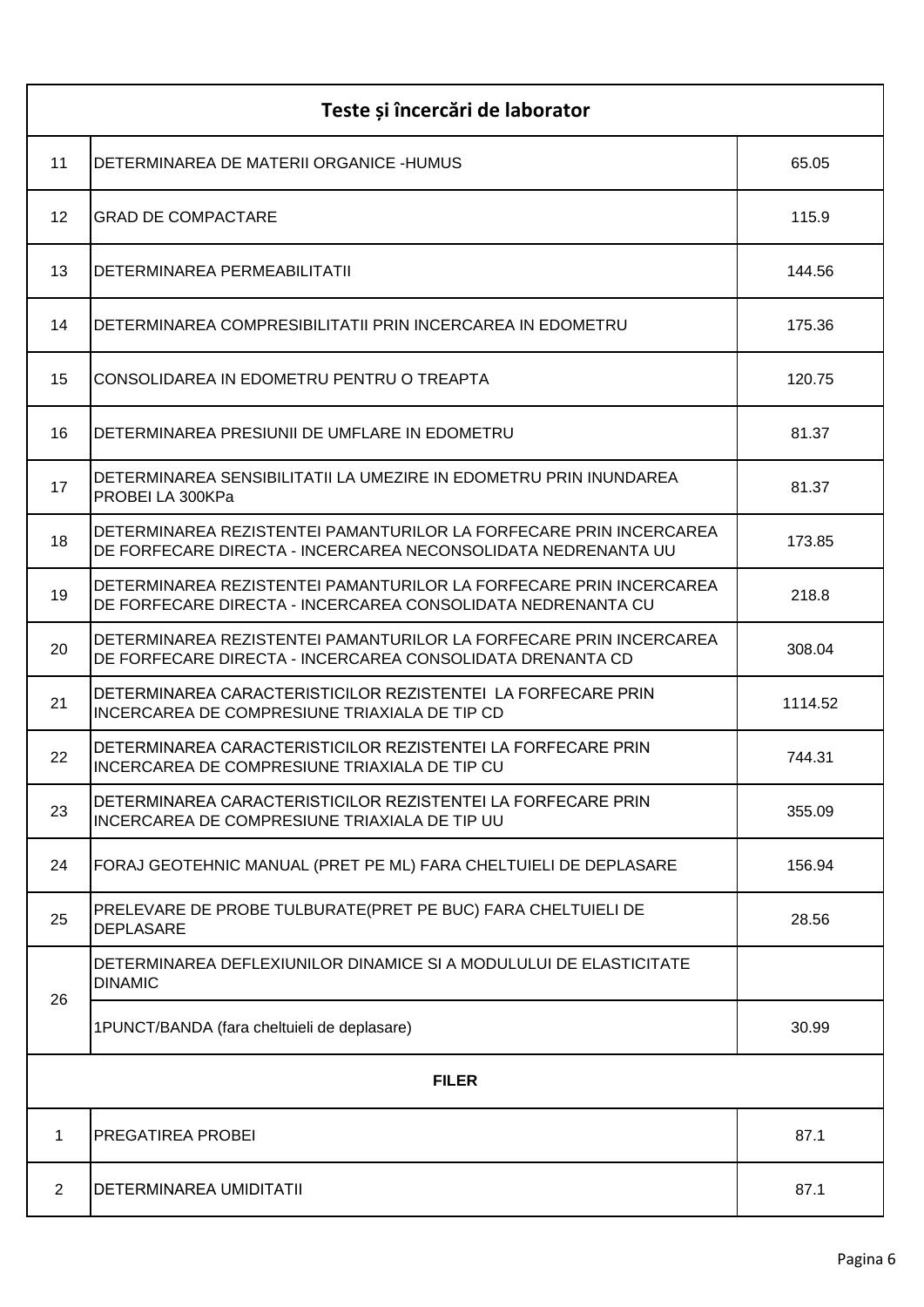| Teste și încercări de laborator |                                                                     |        |
|---------------------------------|---------------------------------------------------------------------|--------|
| 3                               | DETERMINAREA GRANULOZITATII FILERULUI                               | 152.15 |
| 4                               | <b>GRANULOZITATE FILER IN CURENT DE AER</b>                         | 153.12 |
| 5                               | MASA VOLUMICA REALA.METODA CU PICNOMETRU                            | 166.41 |
| 6                               | MASA VOLUMICA IN VRAC A FILERULUI IN KEROSEN                        | 139.49 |
| $\overline{7}$                  | DETERMINAREA POROZITATII FILERULUI USCAT COMPACTAT                  | 149.47 |
| 8                               | DETERMINAREA COEFICIENTULUI DE HIDROFILIE                           | 107.29 |
| 9                               | DETERMINAREA DENSITATII APARENTE PRIN SEDIMENTARE IN TOLUEN         | 95.98  |
| 10                              | DETERMINAREA COEFICIENTULUI DE GOLURI IN STARE COMPACTATA           | 188.92 |
| <b>AGREGATE</b>                 |                                                                     |        |
| 1                               | PRELEVARI PROBE DIN TEREN                                           | 97.76  |
| 2                               | PREGATIREA PROBEI IN LABORATOR                                      | 87.1   |
| 3                               | CONTINUT DE FRACTIUNI SUB 0.1 mm                                    | 76.58  |
| 4                               | CONTINUT DE FRACTIUNI SUB 0.63mm                                    | 76.58  |
| 5                               | DETERMINAREA ECHIVALENTULUI DE NISIP                                | 178.07 |
| 6                               | DETERMINAREA COEFICIENTULUI DE ACTIVITATE                           | 317.63 |
| $\overline{7}$                  | DETERMINAREA CONTINUTULUI DE HUMUS                                  | 54.64  |
| 8                               | DETERMINAREA MASEI VOLUMICE IN VRAC SI A POROZITATII INTERGRANULARE | 147.97 |
| 9                               | DETERMINAREA MASEI VOLUMICE REALE PREUSCATE                         | 159.25 |
| 10                              | DETERMINAREA UMIDITATII (CONTINUT DE APA)                           | 87.1   |
| 11                              | DETERMINAREA COEFICIENTULUI DE FORMA                                | 77.62  |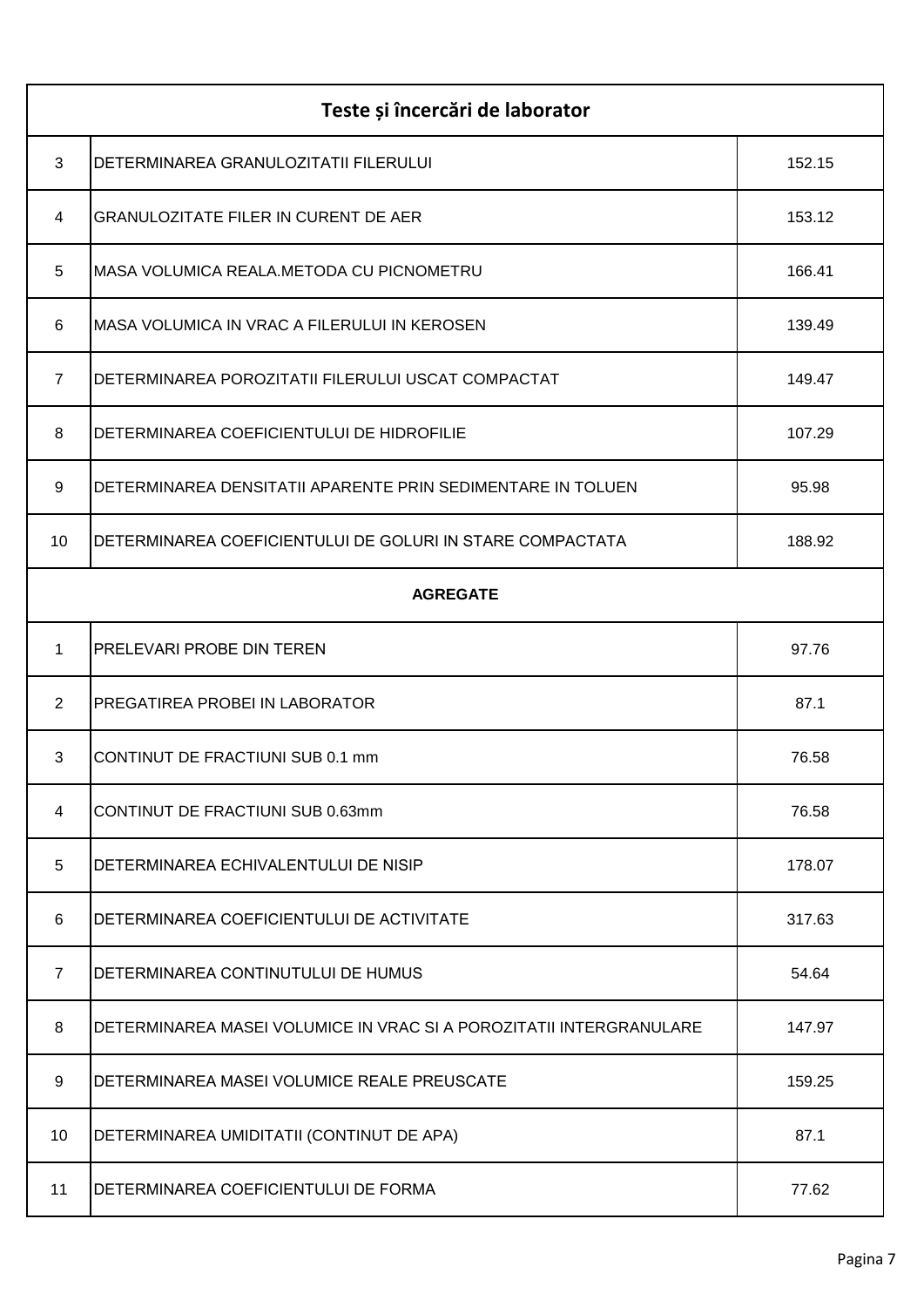| Teste și încercări de laborator |                                                                               |         |
|---------------------------------|-------------------------------------------------------------------------------|---------|
| 12                              | DETERMINAREA COEFICIENTULUI DE APLATIZARE D;16MM                              | 137.25  |
| 13                              | DETERMINAREA COEFICIENTULUI DE APLATIZARE D;16MM                              | 253.03  |
| 14                              | DETERMINAREA FORMEI GRANULELOR                                                | 77.62   |
| 15                              | DETERMINAREA COMPOZITIEI GRANULOMETRICE D;16MM                                | 248.64  |
| 16                              | DETERMINAREA COMPOZITIEI GRANULOMETRICE D;16MM                                | 597.37  |
| 17                              | DETERMINAREA COEFICIENTULUI DE NEUNIFORMITATE                                 | 22.91   |
| 18                              | DETERMINAREA REZISTENTEI LA SFARAMARE; LOS ANGELES;                           | 164.95  |
| 19                              | DETERMINAREA REZISTENTEI LA UZURA CU MICRO-DEVAL                              | 224.03  |
| 20                              | DETERMINAREA CONTINUTULUI DE PARTI LEVIGABILE                                 | 99.16   |
| 21                              | DETERMINAREA SOLUBILITATII IN APA                                             | 99.16   |
| 22                              | <b>GRADUL DE SPARGERE</b>                                                     | 46.66   |
| 23                              | DETERMINAREA PROCENTULUI DE SUPRAFETE SPARTE                                  | 98.23   |
| 24                              | DETERMINAREA DENSITATII ABSOLUTE (PIATRA NATURALA)                            | 163.52  |
| 25                              | DETERMINAREA ABSORBTIEI SI A POROZITATII APARENTE (PIATRA NATURALA)           | 159.25  |
| 26                              | <b>INCERCAREA CU ALBASTRU DE METILEN</b>                                      | 147.54  |
| 27                              | DETERMINAREA MASEI VOLUMICE REALE SI A COEFICIENTULUI DE ABSORBTIE AL<br>APEI | 198.89  |
| 28                              | DETERMINAREA REZISTENTEI LA STRIVIRE A AGREGATELOR IN STARE USCATA            | 84.96   |
| 29                              | DETERMINAREA REZISTENTEI LA STRIVIRE A AGREGATELOR IN STARE SATURATA          | 115.88  |
| 30                              | DETERMINAREA REZISTENTEI LA INGHET -DEZGHET, 10 CICLURI                       | 1668.41 |
| 31                              | DETERMINAREA REZISTENTEI LA INGHET- DEZGHET, TRATAREA CU SULFATUL DE<br>SODIU | 218     |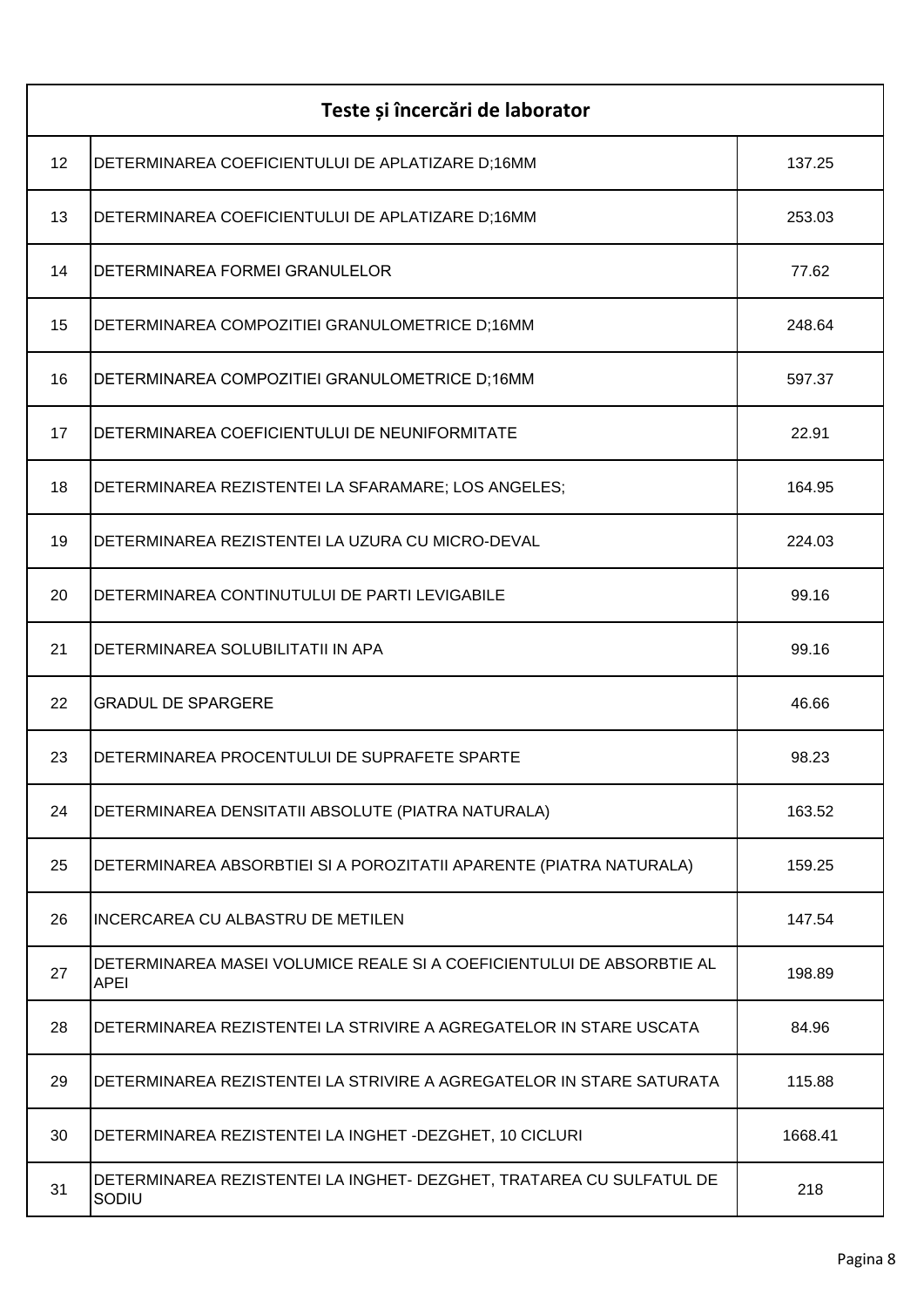| Teste și încercări de laborator               |                                                                                                          |         |
|-----------------------------------------------|----------------------------------------------------------------------------------------------------------|---------|
| 32                                            | DETERMINAREA REZISTENTEI LA INGHET- DEZGHET, TRATAREA CU SULFATUL DE<br><b>MAGNEZIU</b>                  | 412.3   |
| 33                                            | DETERMINAREA DENSITATII APARENTE PE CUBURI (5 CUBURI)                                                    | 74.63   |
| 34                                            | DETERMINAREA POROZITATII TOTALE (CALCUL)                                                                 | 6.14    |
| 35                                            | DETERMINAREA REZISTENTEI LA COMPRESIUNE A ROCII DE PROVENIENTA (1<br>EPRUVETA)                           | 62.24   |
| 36                                            | DETERMINAREA INDICELUI DE REZISTENTA LA SFARAMARE PRIN COMPRESIUNE PE<br><b>PIATRA SPARTA</b>            | 255.58  |
| 37                                            | DETERMINAREA COEFICENTULUI DE SLEFUIRE ACCELERATA                                                        | 2204.47 |
| 38                                            | DETERMINAREA IN LABORATOR A MASEI VOLUMICE DE REFERINTA SI A<br>CONTINUTULUI DE APA. COMPACTAREA PROCTOR | 564.08  |
| 39                                            | DEZINTEGRAREA FIERULUI DIN ZGURA DE FURNAL INALT RACITA CU AER                                           | 74.13   |
| <b>BETOANE</b>                                |                                                                                                          |         |
| 1                                             | DETERMINAREA DENSITATII BETONULUI PROASPAT                                                               | 51.74   |
| 2                                             | CONTINUT DE AER IN BETONUL PROASPAT                                                                      | 48.69   |
| 3                                             | DETERMINAREA DENSITATII BETONULUI INTARIT                                                                | 21.61   |
| 4                                             | REZISTENTA LA COMPRESIUNE (1 CUB)                                                                        | 37.36   |
| 5                                             | DETERMINAREA REZISTENTEI LA INGHET-DEZGHET                                                               | 202.68  |
| 6                                             | DETERMINAREA ADÂNCIMII DE PĂTRUNDERE A APEI SUB PRESIUNE ÎN BETONUL<br>ÎNTĂRIT                           | 544.24  |
| $\overline{7}$                                | EXTRAGERE 1 CAROTA DE 100 mm (FARA CHELTUIELI DE DEPLASARE)                                              | 67.37   |
| <b>SIGURANTA CIRCULATIEI</b>                  |                                                                                                          |         |
| DETERMINARI PE PRODUSE PENTRU MARCAJE RUTIERE |                                                                                                          |         |
| 1                                             | PREGATIRE PROBE                                                                                          | 17.63   |
| $\overline{2}$                                | OBTINEREA PELICULEI PENTRU INCERCARI                                                                     | 188.47  |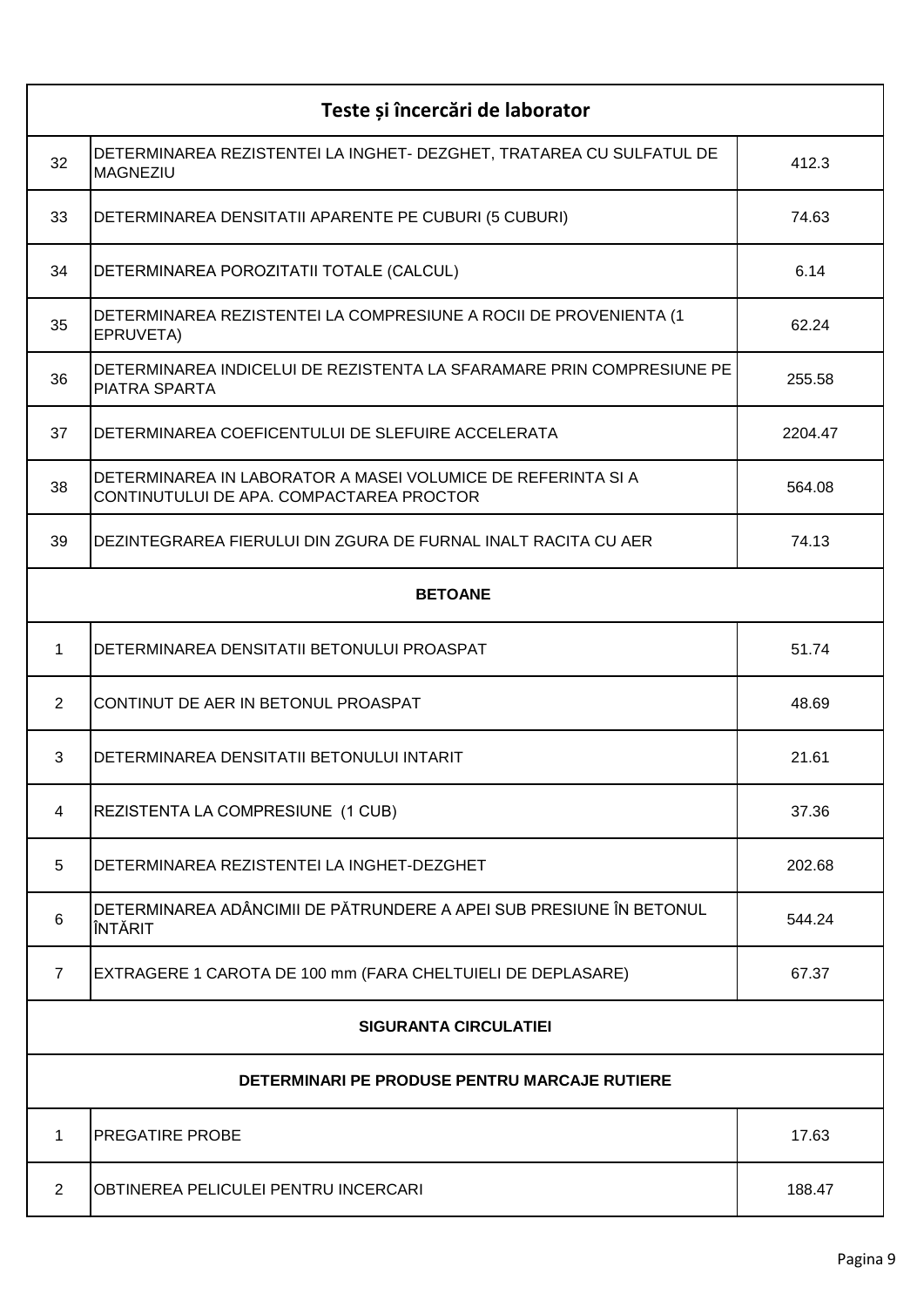| Teste și încercări de laborator |                                                                                                                                |        |
|---------------------------------|--------------------------------------------------------------------------------------------------------------------------------|--------|
| 3                               | <b>CONTINUT DE CENUSA</b>                                                                                                      | 236.47 |
| $\overline{4}$                  | TIMP DE SCURGERE LA VOPSELE                                                                                                    | 97.87  |
| 5                               | CONTINUT DE CORP SOLID LA VOPSELE                                                                                              | 295.85 |
| 6                               | <b>VASCOZITATE DINAMICA</b>                                                                                                    | 143.27 |
| $\overline{7}$                  | <b>GROSIMEA PELICULEI UMEDE</b>                                                                                                | 156.36 |
| 8                               | REZISTENTA MICROBILELOR LA LICHIDE                                                                                             | 247.89 |
| 9                               | <b>DEFECTELE MICROBILELOR</b>                                                                                                  | 600.42 |
| 10                              | <b>GRANULOMETRIA MICROBILELOR</b>                                                                                              | 225.59 |
| 11                              | <b>DENSITATEA VOPSELEI</b>                                                                                                     | 159.43 |
| 12                              | REZISTENTA PELICULELOR LA LICHIDE                                                                                              | 305    |
| 13                              | STABILITATEA LA DEPOZITARE PENTRU VOPSELE                                                                                      | 124.16 |
| 14                              | <b>CONTINUTUL DE LIANT</b>                                                                                                     | 236.47 |
| 15                              | CONTINUTUL DE DIOXID DE TITAN TIO2                                                                                             | 894.13 |
| 16                              | DETERMINAREA COMPONENTELOR ANORGANICE (CONTINUT DE CARBONAT CA<br>PARTE A COMPONENTENTELOR ANORGANICE)                         | 236.5  |
| 17                              | DETERMINAREA CONTINUTULUI DE MICROBILE DE STICLA                                                                               | 236.5  |
| 18                              | DETERMINAREA COMPONENTELOR ORGANORGANICE INSOLUBILE                                                                            | 236.47 |
| 19                              | INDICE DE REFRACTIE AL MICROBILELOR DE STICLA                                                                                  | 225.59 |
| 20                              | DETERMINAREA PREZENTEI TRATAMENTELOR DE SUPRAFATA A MICROBILELOR DE<br>STICLA: TRATAMENT DE HIDROFUGARE, TRATAMENT DE FLOTATIE | 106.68 |
| DETERMINARI PE MARCAJE RUTIERE  |                                                                                                                                |        |
| 1                               | DETERMINAREA DOZAJULUI                                                                                                         | 213.14 |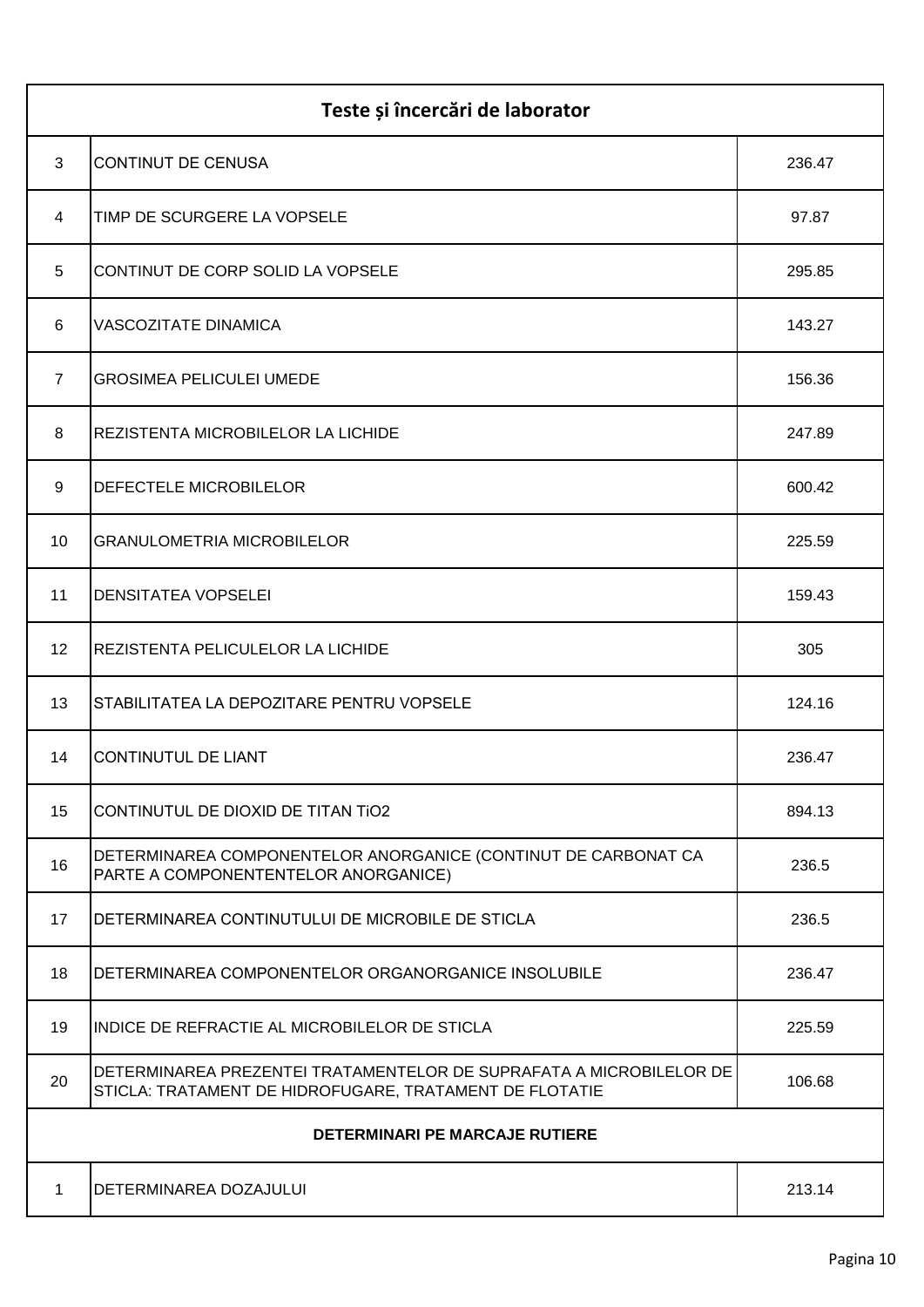|                | Teste și încercări de laborator                                                                                                                        |         |
|----------------|--------------------------------------------------------------------------------------------------------------------------------------------------------|---------|
| 2              | DETERMINAREA COEFICIENTULUI DE LUMINANTA LA ILUMINAREA DIFUZA Qd (1<br>PUNCT PE KM)                                                                    | 268.87  |
| 3              | DETERMINAREA COEFICIENTULUI DE LUMINANTA RETROREFLECTATA RL (1<br>PUNCT PE KM)                                                                         | 269.87  |
| 4              | DETERMINAREA COEFICIENTULUI DE RETROREFLEXIE RA LA MATERIALELE<br>RETROREFLECTORIZANTE UTILIZATE LA CONFECTIONAREA INDICATOARELOR<br><b>RUTIERE</b>    | 258.5   |
| 5              | DETERMINAREA ADERENTEI MARCAJELOR RUTIERE (VALOARE SRT)                                                                                                | 140.78  |
| 6              | MASURAREA ADANCIMII MACROTEXTURII SUPRAFETEI IMBRACAMINTEI, PRIN<br>TEHNICA VOLUMETRICA A PETEI                                                        | 137.87  |
| $\overline{7}$ | DETERMINAREA COEFICIENTULUI DE LUMINANTA β LA MARCAJELE RUTIERE<br><b>ORIZONTALE</b>                                                                   | 139.51  |
| 8              | DETERMINAREA GROSIMII PELICULEI USCATE                                                                                                                 | 158.95  |
| 9              | DETERMINAREA COORDONATELOR CROMATICE x,y DIURNE SI FACTORUL DE<br>LUMINANTA b LA FOLII .PANOURI FIXE.                                                  | 328.24  |
| 10             | DETERMINAREA COORDONATELOR CROMATICE x, y SI FACTORUL DE LUMINANTA β<br>PE VREME USCATA.MARCAJE ORIZONTALE                                             | 402.86  |
| 11             | DETERMINAREA INDICELUI DE UZURA AL MARCAJELOR RUTIERE                                                                                                  | 107.59  |
| 12             | DETERMINAREA CONTINUA IN SITU A COEFICIENTULUI DE LUMINANTA<br>RETROREFLECTATA RL (1KM/BANDA FARA CHELTUIELI DE DEPLASARE)                             | 542.23  |
|                | <b>VERIFICARI NEDISTRUCTIVE SI A COMPORTARII IN EXPLOATARE A CONSTRUCTIILOR</b>                                                                        |         |
|                | DETERMINAREA INDICELUI DE RECUL                                                                                                                        |         |
|                | DETERMINAREA VITEZEI DE PROPAGARE A ULTRASUNETELOR                                                                                                     |         |
| 1              | DETERMINAREA TRASEULUI ARMATURILOR, A DIAMETRELOR ACESTORA SI A<br>GROSIMII STRATULUI DE ACOPERIRE DIN BETON PRIN METODA INDUCTIEI<br><b>MAGNETICE</b> |         |
|                | PE UN ELEMENT DE STRUCTURA, PE ZONA DE INCERCARE, DISTANTA FATA DE<br>CESTRIN <300KM                                                                   | 892.02  |
|                | PE UN ELEMENT DE STRUCTURA, PE ZONA DE INCERCARE, DISTANTA FATA DE<br>CESTRIN >300KM                                                                   | 1055.82 |
|                | DETERMINAREA REZISTENTEI LA COMPRESIUNE PRIN METODA NEDISTRUCTIVA<br><b>COMBINATA</b>                                                                  |         |
| 2              | PE UN ELEMENT DE STRUCTURA, PE ZONA DE INCERCARE, DISTANTA FATA DE<br>CESTRIN <300KM                                                                   | 892.02  |